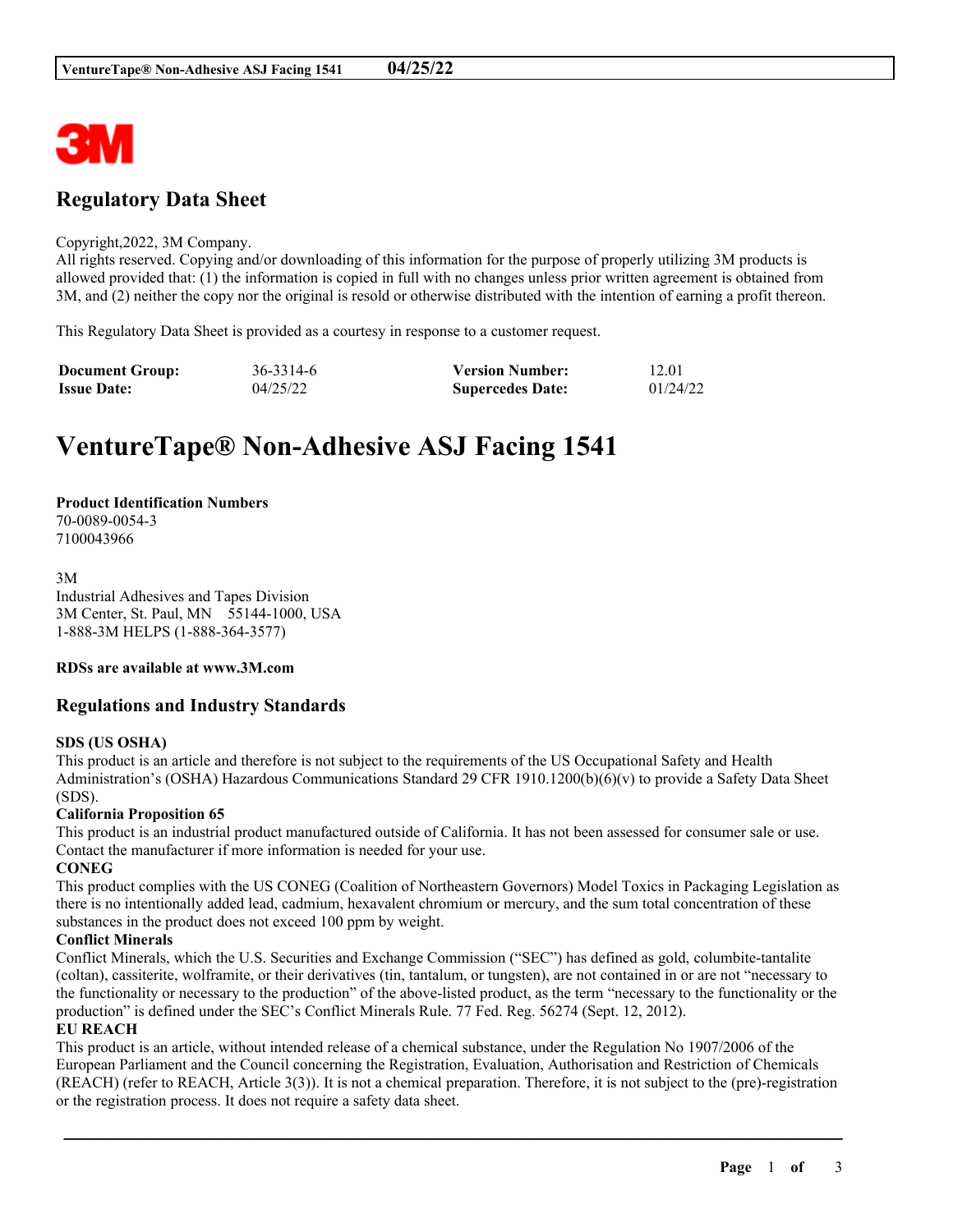## **EU REACH**

This product, including any article that the product is composed of, does not contain at greater than 0.1% by weight a Substance of Very High Concern (SVHC) substance identified according to Article 59 of REACH. This declaration reflects the substances on the candidate SVHC list, effective January 2022.

#### **EU RoHS**

This product does not exceed the maximum concentration values (MCVs) set under EU Directive 2011/65/EU (RoHS recast/RoHS 2), as stated in Annex II to that directive. This means that each of the homogenous materials within this product does not exceed the following MCVs: (a) 0.1% (by weight) for lead, mercury, hexavalent chromium, polybrominated biphenyls or polybrominated diphenyl ethers; and (b) 0.01% (by weight) for cadmium.

#### **EU RoHS Phthalates**

This product does not exceed the maximum concentration values (MCVs) for phthalates set under EU Directive 2011/65/EU (RoHS recast/RoHS 2), as amended by EU 2015/863, which applies to finished EEE after July 22, 2019 for Category 1-7, 10- 11 products and after July 22, 2021 for Category 8 and 9 products. This means that each of the homogeneous materials within this product does not exceed the MCV of 0.1% (by weight) for each of the following phthalates: DEHP, BBP, DBP, and DIBP.

#### **Fluorinated Greenhouse Gas**

A Fluorinated Greenhouse Gas (or F-Gas) listed under Annex I and II of Regulation (EU) No 517/2014 of the European Parliament and of the Council of 16 April 2014 is not intentionally added to the product.

#### **Sustainability Advantage: Recycled content**

This product does not contain recycled content.

#### **TSCA Section 6**

This product is not known to contain 2,4,6-Tri-tert-butylphenol (CAS 732-26-3).

**TSCA Section 6**

This product is not known to contain Decabromodiphenyl Ether (Deca-BDE) (CAS 1163-19-5).

**TSCA Section 6**

This product is not known to contain Hexachlorobutadiene (HCBD) (CAS 87-68-3).

**TSCA Section 6**

This product is not known to contain Pentachlorothiophenol (PCTP) (CAS 133-49-3).

**TSCA Section 6**

This product is not known to contain Phenol, isopropylated phosphate (3:1) (PIP (3:1)) (CAS 68937-41-7).

# **Chemicals and/or Compounds of Interest**

**Bisphenol A (BPA) (CAS 80-05-7)** : Not intentionally added. **Butyl Benzyl Phthalate (BBP) (CAS 85-68-7)** : Not intentionally added. **Cobalt and (Co) Compounds** : Not intentionally added. **Decabromodiphenyl Ether (Deca-BDE) (CAS 1163-19-5)** : Not intentionally added. **Di(2-Ethylhexyl) Phthalate (DEHP) (CAS 117-81-7)** : Not intentionally added. **Dibutyl Phthalate (DBP) (CAS 84-74-2)** : Not intentionally added. **Diisodecyl Phthalate (DIDP)** : Not intentionally added. **Diisononyl Phthalate (DINP)** : Not intentionally added. **Di-n-Octyl Phthalate (DNOP) (CAS 117-84-0)** : Not intentionally added. **Flame Retardants (not PBB or PBDE)** : Contains. **Halogenated Compounds** : Contains. **Lead and (Pb) Compounds** : Not intentionally added. **Nonylphenol (NP)** : Not intentionally added. **Nonylphenol Ethoxylates (NPE)** : Not intentionally added. **Organotin Compounds** : Not intentionally added. **Perfluorooctanesulfonic Acid (PFOS) (CAS 1763-23-1)** : Not intentionally added. **Perfluorooctanoic Acid (PFOA) (CAS 335-67-1)** : Not intentionally added. **Phthalates** : Not intentionally added.

Disclaimers: The information provided in this document related to material content represents 3M's knowledge and belief, which may be based in whole or in part on information provided by suppliers to 3M. This is intended to answer commonly asked questions about 3M products and is not intended to be a comprehensive listing of all substances that may be of interest or that may be regulated in this or other 3M products, nor is it intended to be a comprehensive summary of any and all regulations that may apply to this product. Where substances are listed, their listing does not infer or constitute a judgment as to their

\_\_\_\_\_\_\_\_\_\_\_\_\_\_\_\_\_\_\_\_\_\_\_\_\_\_\_\_\_\_\_\_\_\_\_\_\_\_\_\_\_\_\_\_\_\_\_\_\_\_\_\_\_\_\_\_\_\_\_\_\_\_\_\_\_\_\_\_\_\_\_\_\_\_\_\_\_\_\_\_\_\_\_\_\_\_\_\_\_\_